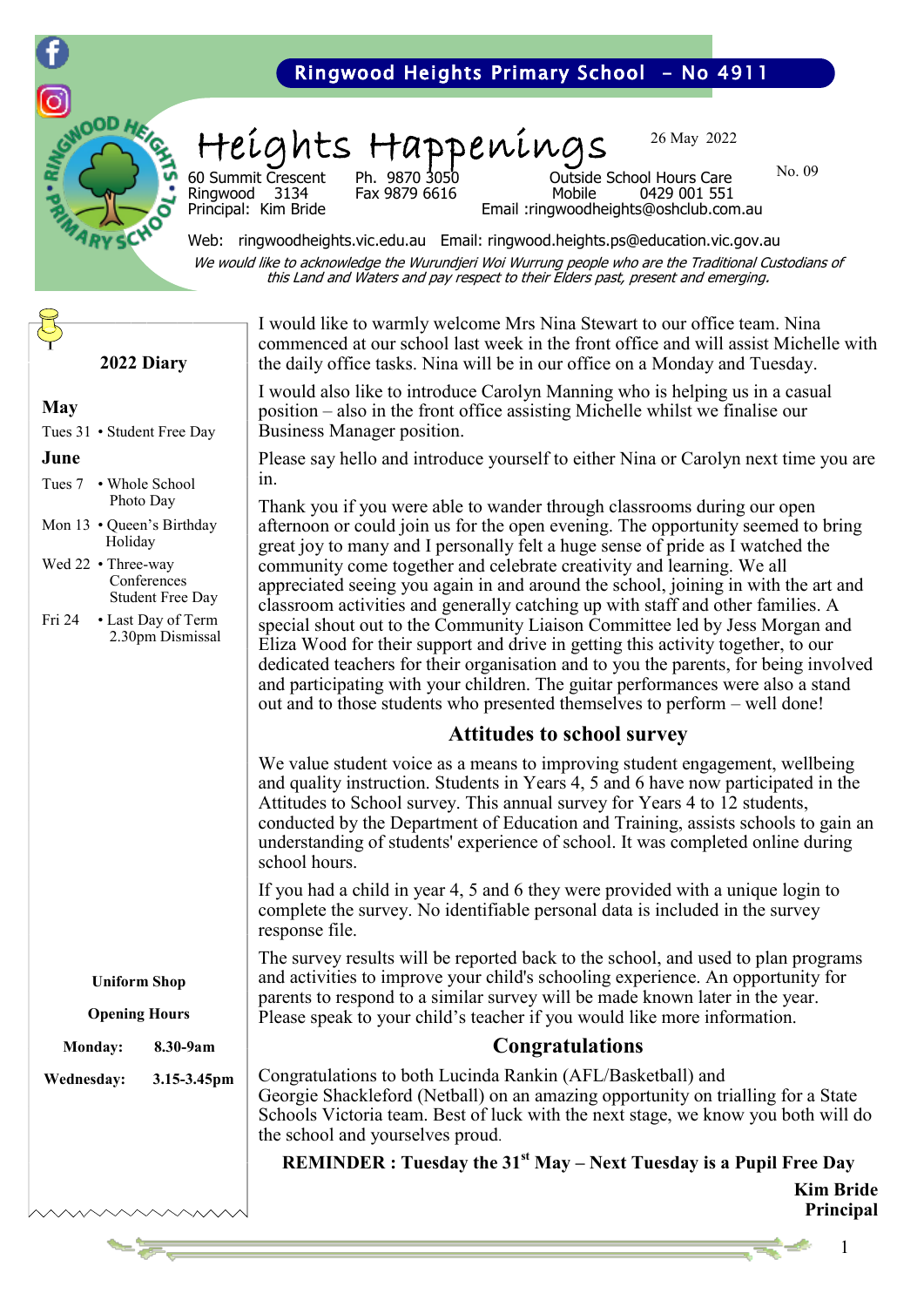#### **Walking to School Day**



The walking school bus was a great success last week.

The police met us all down the bottom of Felix Crescent, then decided to head up and wait for us to arrive, near the pedestrian

crossing. They allowed our walking school bus students to climb through their police car and then handed out our Walking to School Day tattoos.

There was a real buzz and excitement with the kids.



#### **District Cross Country**



On Thursday the 25th of May the qualified runners from cross country went to Quambee Reserve and competed against seven other schools in District Cross Country. We started off with the 12-13 boys then the 12-13 girls, followed by the 11 boys, 11 girls and to

finish off the races it followed with the 9-10 boys and 9-10 girls.

After the races the winning school was announced. We came SECOND and we would like to thank Mrs Dean, Miss Rollins, Miss Pitt, Mrs Davison, Mrs Clark and Bec Evans for their outstanding organisation and support to all of us. Everyone showed great sportsmanship on the day and represented RHPS with pride!

by Jasper & Ben T

#### **School Photos Tuesday 7 June**

Today school photo information has been sent home via your child. Please note that the information pack is unique to your child. If you loose your envelope we do have some spares at the office.

Family order forms can be collected from the office.



The photo orders are completed using the online ordering process.

Envelopes are to be returned on the photo day - Tuesday 7 June, to the class room teacher.

Please note that the school office will **not be able to change cash** on the day of the photos.

Please refer to the attached flyer for further information.

# **LT2 Museum Excursion**

Our Learning Team 2 students had an excursion to the Melbourne Museum on Tuesday last week. Below are some student reflections and photos of students enjoying the visit.

*We went to the Dinosaur Walk room. We saw a very big dinosaur skeleton. There was also a touch trolley. On the trolly there was a triceratops head. We saw a very small dinosaur as well.*

*Azalea and Olivia - 2S*





*We went to Dynamic Earth. There were lots of crystals. There were two purple crystals that were inside a black rock. We liked all the gems and the emeralds.* 

*Georgie and Ned - 2F*

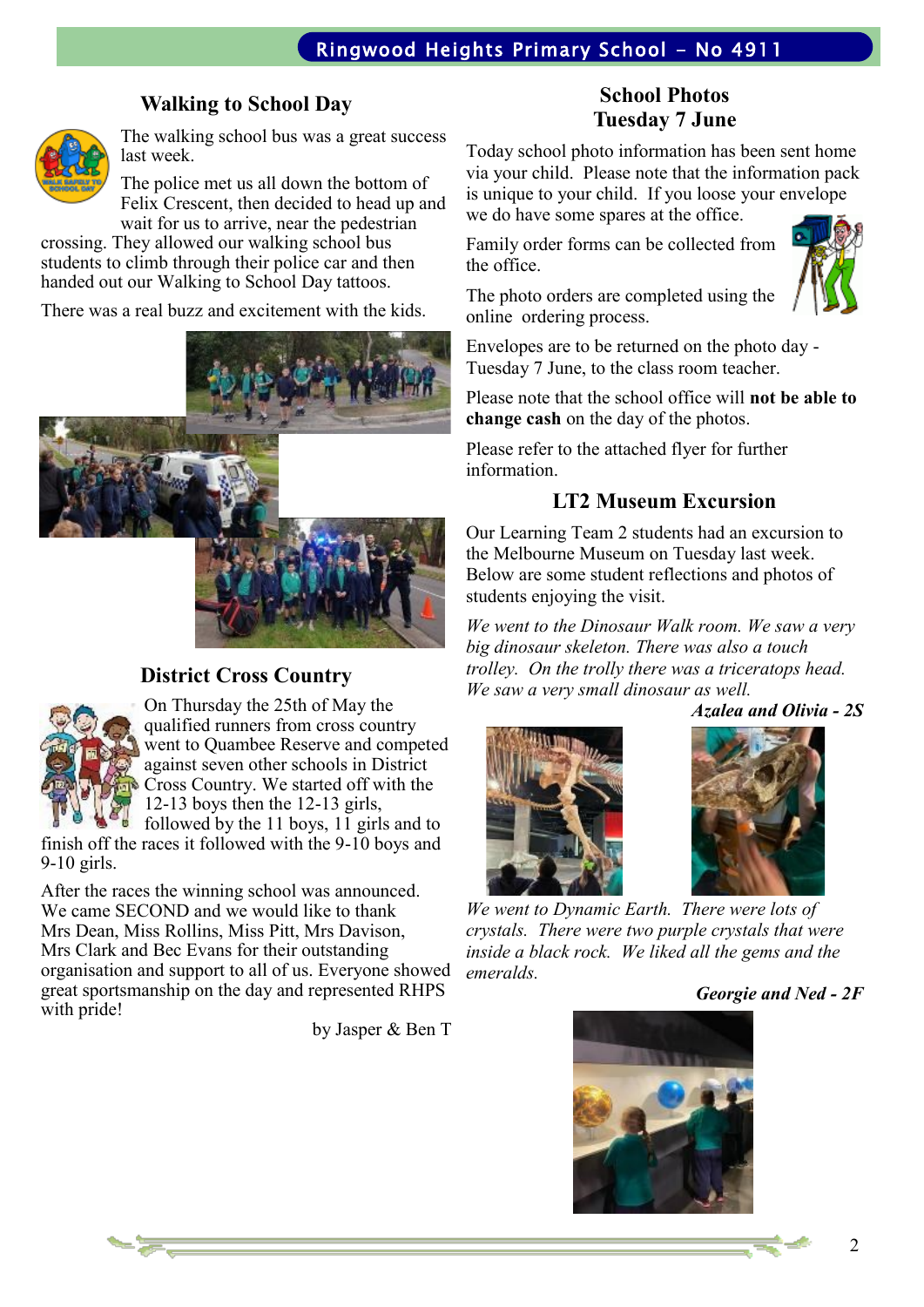## Ringwood Heights Primary School - No 4911

*Bugs Alive - In the Bugs Alive room we walked in and saw scorpions. We heard bug noises and we also saw dangerous spiders. It was exciting to see all the bugs. Judah and Mia - 2RB*

*The Mini Mega Model Museum had so many models that were brought to life. There were 8 models of doll houses and boats. We really enjoyed it!*

*Clover and Ella - 2E*



# **Parents' Club**

#### **Election Day BBQ and Cake Stall Saturday 21st May**

A huge thank you to all the volunteers; Natalie Hughes, Kate Rennison, Penny Thompson,

Catherine Rosalion, Nina Stefanac, Glenn Capuano, Megan Robinson, Gary Griffin, Bec Evans, Sarah Marsh, Martina Hovorka,



Carolyn Sanders, Ian French, Tanya Kluka, Daniel Bode, Sam Beveridge, Steve Whiltshire, Ben Beveridge and Bianca Dingle for helping to set-up, cook, sell sausages and all those yummy cakes. A big thank you to Bec Evans for coordinating the event, and helping the school raise over \$1600.

Another huge thanks to all the people who baked for the cake stall, Parents' Club appreciates all the effort everyone went to.

Without all the wonderful help we receive, these events would not be able to go ahead.

#### **Special Lunch Day**

We are in the process of organizing a Special Lunch Day for the end of term 2, so please stay tuned for notices to come home soon.

## **Next General Meeting**

Parents' Club are holding their next general meeting on **Thursday 9 June @ 2pm** in the multi-purpose room. The agenda includes results and feedback for the Mother's Day stall and the Election Day BBQ plus planning for upcoming events this term and later in the year. We welcome all guests to the meeting who would like to be part of the organising team or may just like to come along to check it out

## **How To Contact Parents' Club**

Join our Facebook group for regular reminders of upcoming events and fundraising activities:

> https://www.facebook.com/ RingwoodHeightsPrimarySchool/

Call Sarah Marsh, President on 0409 009 542 or email: sarahmarsh11@hotmail.com Or leave a message at the office.

# **COMMUNITY NOTICES**



*Please note that whilst Ringwood Heights PS appreciates the financial support provided by the organisations advertising in Heights Happenings, the school does not necessarily endorse any of the products or services advertised. No responsibility is accepted by the school for accuracy of information contained in advertisements or claims made by them!"*